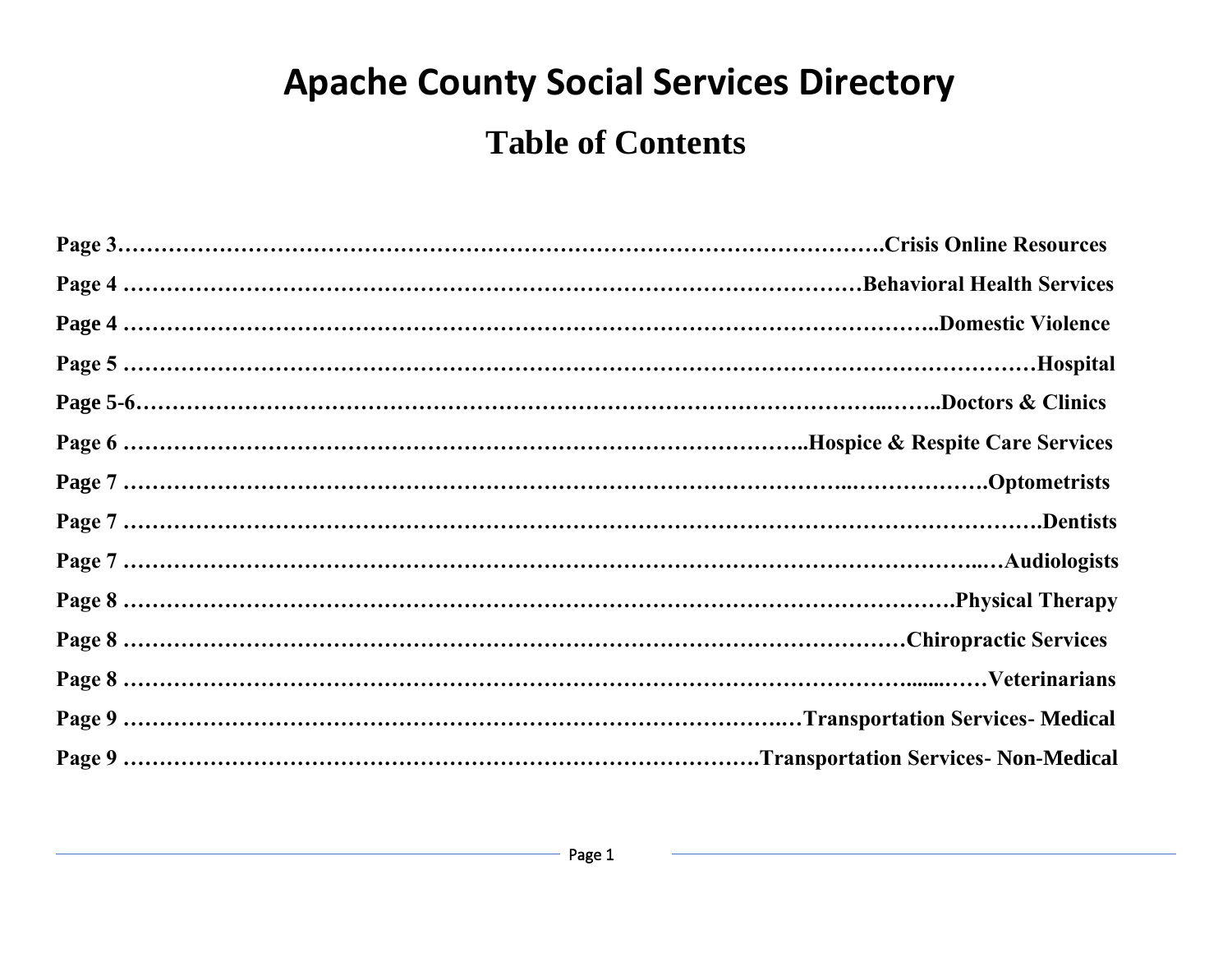# **Table of Contents**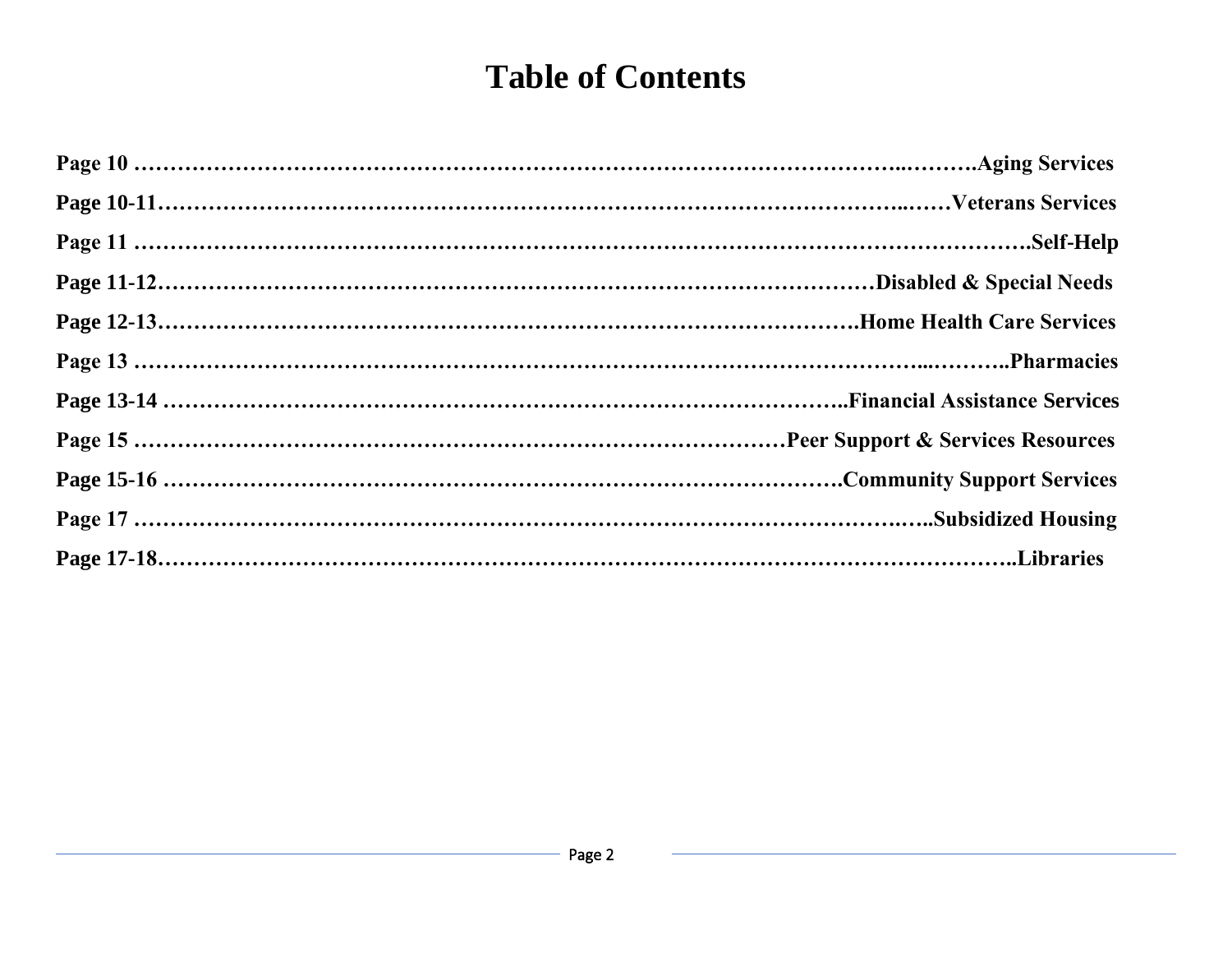# **Apache County Social Services Directory**

#### **Crisis Online Resources**

| <b>Business</b>                                                                                 | <b>Address</b>                        | <b>Phone</b>                                   | <b>E-Mail</b> | <b>Services/Product</b>                                                       | <b>Web Address</b>                         |
|-------------------------------------------------------------------------------------------------|---------------------------------------|------------------------------------------------|---------------|-------------------------------------------------------------------------------|--------------------------------------------|
| $AZ211-Crisis$<br>Response for AZ<br><b>State</b>                                               |                                       |                                                |               | Reference for Social Services in<br>Arizona                                   | www.AZ211.gov                              |
| AZ511-Emergency<br>& Road Info. For<br><b>AZ State</b>                                          |                                       |                                                |               | Reference for Weather Conditions,<br>Road Closures<br>Cam/Weather             | www.AZ511.gov                              |
| AZ Opioid<br>Assistance &<br>Referral Line                                                      |                                       | 888-688-4222                                   |               | Assists with Referrals to Treatment<br>Facilities<br>Open 24/7                | www.azpoison.com/news/arizona-oar-<br>line |
| Crisis Response<br>Network, Northern<br>AZ                                                      |                                       | 877-756-4090<br>TTY800-367-<br>8939            |               | Assists with Referral & Treatment<br><b>Resource for Crisis</b>               | www.azrelay.org                            |
| <b>DEATH2LIFE</b><br>Revolution                                                                 |                                       | Text<br>D2LREV.com                             |               | Suicide Prevention. Chat with Someone<br>Who Cares.                           | d2irevolution.com                          |
| National Suicide<br><b>Prevention Lifeline</b>                                                  |                                       | 800-273-TALK<br>(8255)                         |               | Suicide Prevention Hot Line                                                   |                                            |
| <b>SAMHSA</b><br>Substance Abuse &<br><b>Mental Health</b><br><b>Services</b><br>Administration |                                       | 800-662-HELP<br>(4357)<br>TTY 800-487-<br>4889 |               | Information in English & Spanish<br>Individual & Family Referral<br>Resources | SAMHSAinfo@samhsa.hhs.gov                  |
| Teen Life Line                                                                                  |                                       | 602-248-TEEN<br>(8336)                         |               | Hotline for Teen/Suicide/General<br>Resource                                  | teenlifeline.org                           |
| Text the Word<br>"HOME" to 741741                                                               |                                       |                                                |               | 24/7 Crisis Support<br><b>Text Base Only</b>                                  | crisistexling.org/texting-1a               |
| The Hope Line                                                                                   |                                       |                                                |               | Chat with Live People Online Only                                             | www.thehopeline.com                        |
| Veterans Suicide<br>Prevention                                                                  | Text "HELP" to<br>838255 on your cell | 800-273-8255<br><b>HOTLINE</b>                 |               | <b>Suicide Prevention</b>                                                     | www.veteranscrisilie.net                   |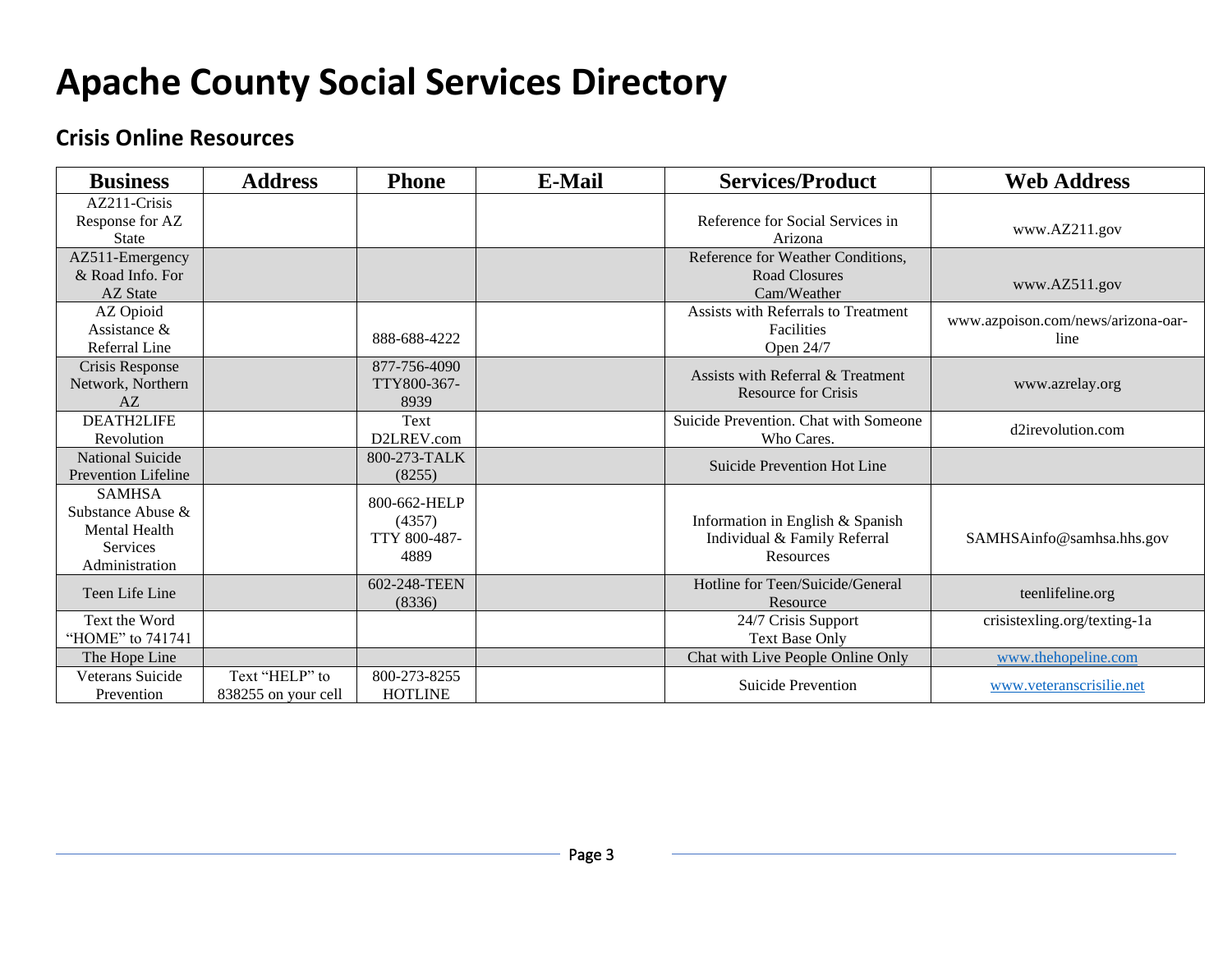#### **Behavioral Health Services**

| <b>Business</b>                                         | <b>Address</b>                                   | <b>Phone</b> | <b>E-Mail</b> | <b>Services/Product</b>                                                                        | <b>Web Address</b>                                          |
|---------------------------------------------------------|--------------------------------------------------|--------------|---------------|------------------------------------------------------------------------------------------------|-------------------------------------------------------------|
| ChangePoint<br><b>Psychiatric Hospital</b>              | 1920 W. Commerce<br>Dr., Lakeside, AZ<br>85929   | 928-368-4110 |               | Detox and Psychiatric Hospital. Must<br>be referred by a doctor or other<br>ChangePoint clinic | www.mychangepoint.org/alcohol-<br>substance-abuse-treatment |
| Little Colorado<br><b>Behavioral Health</b><br>Services | 50 N Hopi St.<br>Springerville, AZ<br>85938      | 928-333-2683 |               | Individual and Family Counseling, Peer<br>Support, Referral, Stabilization                     | www.lcbhc.org                                               |
| Little Colorado<br><b>Behavioral Health</b><br>Services | 470 W Cleveland, St.<br>Johns, AZ 85936          | 928-337-4301 |               | Individual and Family Counseling, Peer<br>Support, Referral, Stabilization                     | www.lcbhc.org                                               |
| North Country<br>HealthCare<br>Round Valley             | 488 S Mountain Ave<br>Springerville, AZ<br>85938 | 928-333-0127 |               | Lifestyle Change/Counseling                                                                    |                                                             |

#### **Domestic Violence**

| <b>Business</b>                                      | <b>Address</b>                                        | <b>Phone</b>                                         | <b>E-Mail</b>                             | <b>Services/Product</b>                                                                                                                                            | <b>Web Address</b>              |
|------------------------------------------------------|-------------------------------------------------------|------------------------------------------------------|-------------------------------------------|--------------------------------------------------------------------------------------------------------------------------------------------------------------------|---------------------------------|
| AZ Coalition to End<br>Sexual & Domestic<br>Violence | 2700 N Central Ave,<br>Ste. 1100, Phoenix<br>AZ 85004 | 602-279-2900<br>800-782-6400<br>TTY-602-279-<br>7270 | info@acesdv.org                           | Sexual & Domestic Violence Services<br>Helpline<br>Education & Training                                                                                            | www.acesdv.org                  |
| White Mountain<br>Counseling                         | 1141 E. Cooley, Suite<br>O, Show Low, AZ<br>85901     | 928-532-3238                                         | whitemountaincounseling.<br>org@gmail.com | Domestic Violence Treatment Program<br><b>Out Patient Counseling</b><br><b>DUI Education &amp; Treatment</b><br>Program LUL I & II Classes<br><b>MUD</b> Screening | www.whitemountaincounseling.org |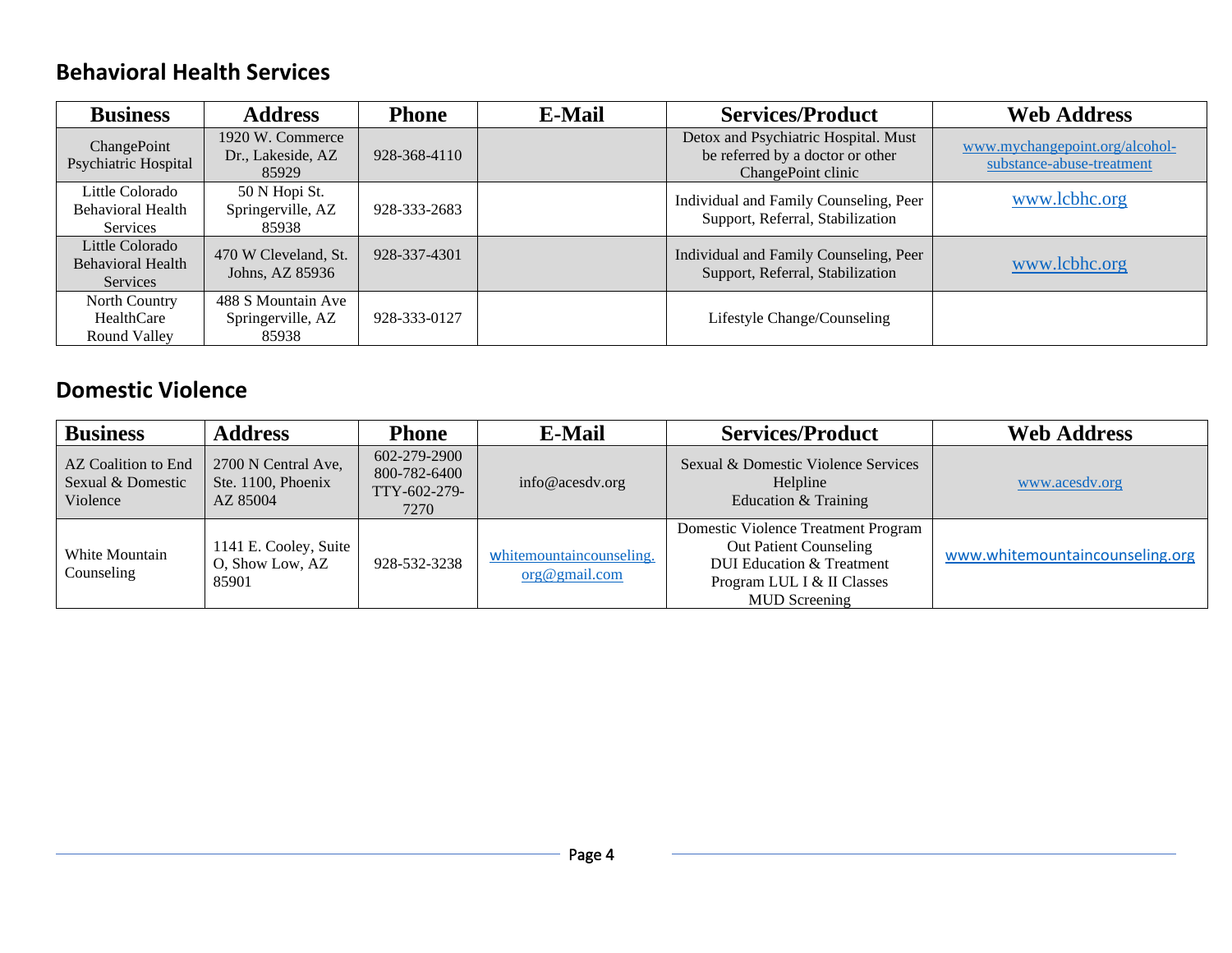# **Hospitals**

| <b>Business</b>                                         | <b>Address</b>                                          | <b>Phone</b> | <b>E-Mail</b> | <b>Services/Product</b>                                                                                                                                                                                                                                                                                                                                                                                   | <b>Web Address</b>                                          |
|---------------------------------------------------------|---------------------------------------------------------|--------------|---------------|-----------------------------------------------------------------------------------------------------------------------------------------------------------------------------------------------------------------------------------------------------------------------------------------------------------------------------------------------------------------------------------------------------------|-------------------------------------------------------------|
| White Mountain<br><b>Regional Medical</b><br>Center     | 118 S Mountain<br>Avenue,<br>Springerville, AZ<br>85938 | 928-333-4368 |               | Hospital w/ Critical Access, 24-hr<br>Emergency, In & Out Patient, Surgical<br>Services, Clinical Lab & Blood Bank,<br>Swing Bed Rehab, Sleep Diagnostics,<br>Radiology Services (MRI, Ct,<br>Ultrasound, Nuclear Medicines,<br>Echocardiography, X-Ray), Jean V<br>Hall Wellness Center, Cardio-<br>Pulmonary Therapy Rehab Services<br>(Physical, Occupational & Speech<br>Therapy, Rural Health, etc.) | www.wmrmc.com                                               |
| <b>Summit Health Care</b><br>Regional Medical<br>Center | 2200 E. Show Low<br>Lake Rd., Show Low,<br>AZ 85901     | 928-537-4375 |               | Hospital w/24-hr Emergency, In & Out<br>Patient, Surgical Services, Clinical Lab<br>& Blood Bank, Swing Bed Rehab,<br>Sleep Diagnostics, Radiology, Services,<br>(MRI, CT, Ultra Sound, Nuclear<br>Medicines, Echocardiography, X-Ray,<br>Cardio-Pulmonary Therapy, Rehab<br>Services, etc.                                                                                                               | www.summithealthcare.net                                    |
| ChangePoint<br>Psychiatric Hospital                     | 1920 W. Commerce<br>Dr.<br>Lakeside, AZ 85929           | 928-368-4110 |               | Detox and Psychiatric Hospital. Must<br>be referred from a doctor or other<br>ChangePoint clinic                                                                                                                                                                                                                                                                                                          | www.mychangepoint.org/alcohol-<br>substance-abuse-treatment |

#### **Doctors and Clinics**

| <b>Business</b>                                            | <b>Address</b>                                     | <b>Phone</b>                            | <b>E-Mail</b> | <b>Services/Product</b>                         | <b>Web Address</b>   |
|------------------------------------------------------------|----------------------------------------------------|-----------------------------------------|---------------|-------------------------------------------------|----------------------|
| <b>Apache County</b><br>Health                             | 323 S Mountain Ave.<br>Springerville, Az           | 928-333-2415                            |               | Well Women Health Check<br>Immunizations, WIC   | www.co.apache.az.us/ |
| <b>Apache County</b><br>Health                             | 75 W Cleveland, St.<br>Johns, AZ 85936             | 928-337-7694<br>Hotline<br>800-232-2522 |               | WIC, Women, Infants & Children<br>Immunizations | www.co.apache.az.us/ |
| White Mountain<br>Specialty Clinic &<br><b>Family Care</b> | 114 S Mountain<br>Ave., Springerville,<br>AZ 85938 | 928-333-7333                            |               | Family Practice, Pain Management                |                      |
| <b>Summit Healthcare</b><br>Clinic                         | 606 N Main St.,<br>Eagar, AZ 85925                 | 928-333-5333                            |               | <b>Family Practice</b>                          |                      |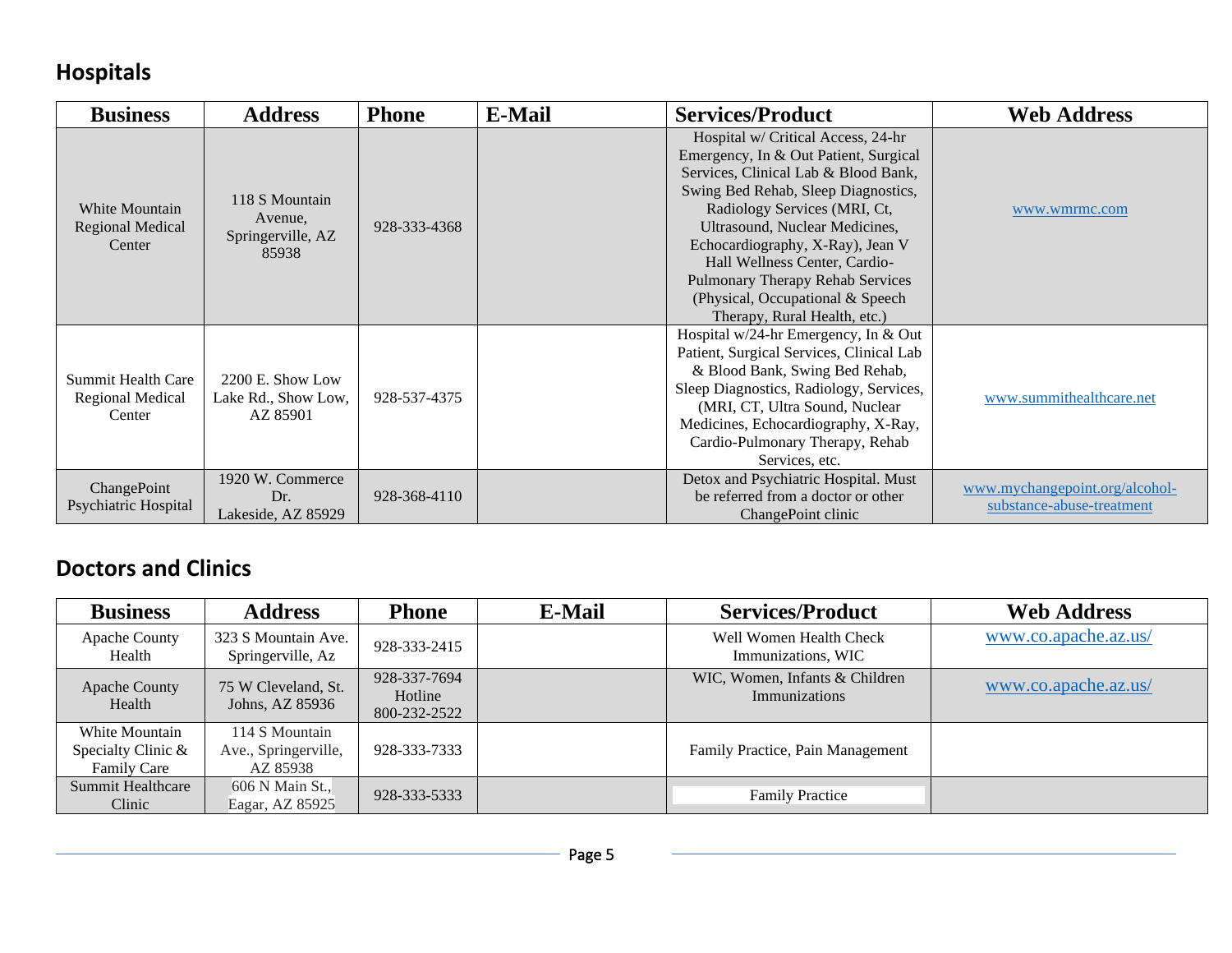| <b>Business</b>                                   | <b>Address</b>                                         | <b>Phone</b> | <b>E-Mail</b> | <b>Services/Product</b>                                                                           | <b>Web Address</b> |
|---------------------------------------------------|--------------------------------------------------------|--------------|---------------|---------------------------------------------------------------------------------------------------|--------------------|
| <b>Summit Healthcare</b><br>Clinic                | 625 N. 13th W<br>St. Johns, AZ 85936                   | 928-337-3000 |               | <b>Family Practice</b>                                                                            |                    |
| Dr. Mary Difilippo                                | 500 N Becker Lake<br>Rd. Springerville, AZ             | 928-333-3338 |               | Naturopathic & Pain Management                                                                    |                    |
| North Country<br>HealthCare                       | 488 S. Mountain<br>Ave., Springerville,<br>AZ 85938    | 928-333-0127 |               | <b>Family Practice</b>                                                                            |                    |
| <b>Billy Creek Clinic</b>                         | 830 E Main St., Ste<br>110, Springerville,<br>AZ 85938 | 928-333-4041 |               | <b>Family Practice</b>                                                                            |                    |
| <b>Show Low Veterans</b><br>Affairs Health Clinic | 5171 Cub Lake RD.<br>Show Low, AZ                      | 928-532-1069 |               | <b>Veterans Health Care Services</b>                                                              |                    |
| Summit Healthcare<br><b>Cancer Cener</b>          | 2500 E. Hunt Dr.<br>Show Low, AZ                       | 928-537-6937 |               | <b>Cancer Treatment Center</b>                                                                    |                    |
| Summit Healthcare<br>Home Health<br>Agency        | 5171 Cub Lke Rd.,<br>Suite 270 Show<br>Low, AZ 85901   | 800-973-1841 |               | Home Health Services Including<br>Nursing, Physical Therapy, Medical<br>Social, Home Health Aide. |                    |

# **Hospice and Respite Care Services**

| <b>Business</b>                          | <b>Address</b>                       | <b>Phone</b> | E-Mail | <b>Services/Product</b>                   | <b>Web Address</b>        |
|------------------------------------------|--------------------------------------|--------------|--------|-------------------------------------------|---------------------------|
| Accord Hospice of<br>the White Mountains | 5658 AZ-260 #9<br>Lakeside, AZ 85929 | 928-271-8013 |        | Hospice/ Palliative/Home Aids<br>Services | www.accordhealthgroup.com |
|                                          | 1789 W. Commerce                     |              |        |                                           |                           |
| Hospice Compassus                        | Dr., Lakeside, AZ                    | 928-368-4400 |        | <b>Hospice Services</b>                   | www.compassus.com         |
| NACOG Area                               |                                      |              |        | Case Management, Respite Care &           |                           |
| Agency on Aging                          |                                      | 877-521-3500 |        | Care Giver's Support Information and      |                           |
|                                          |                                      |              |        | Referral Line                             |                           |
|                                          | 2707 S White                         | 800-834-3059 |        | Skilled Home Healthcare,                  |                           |
| <b>Accent Care</b>                       | Mountain Road Ste.                   |              |        | Personal Care Services, Hospice Care,     |                           |
|                                          |                                      | 928-532-5400 |        | Private Duty Nursing, Case                |                           |
|                                          | B, Show Low, AZ                      |              |        | Management                                |                           |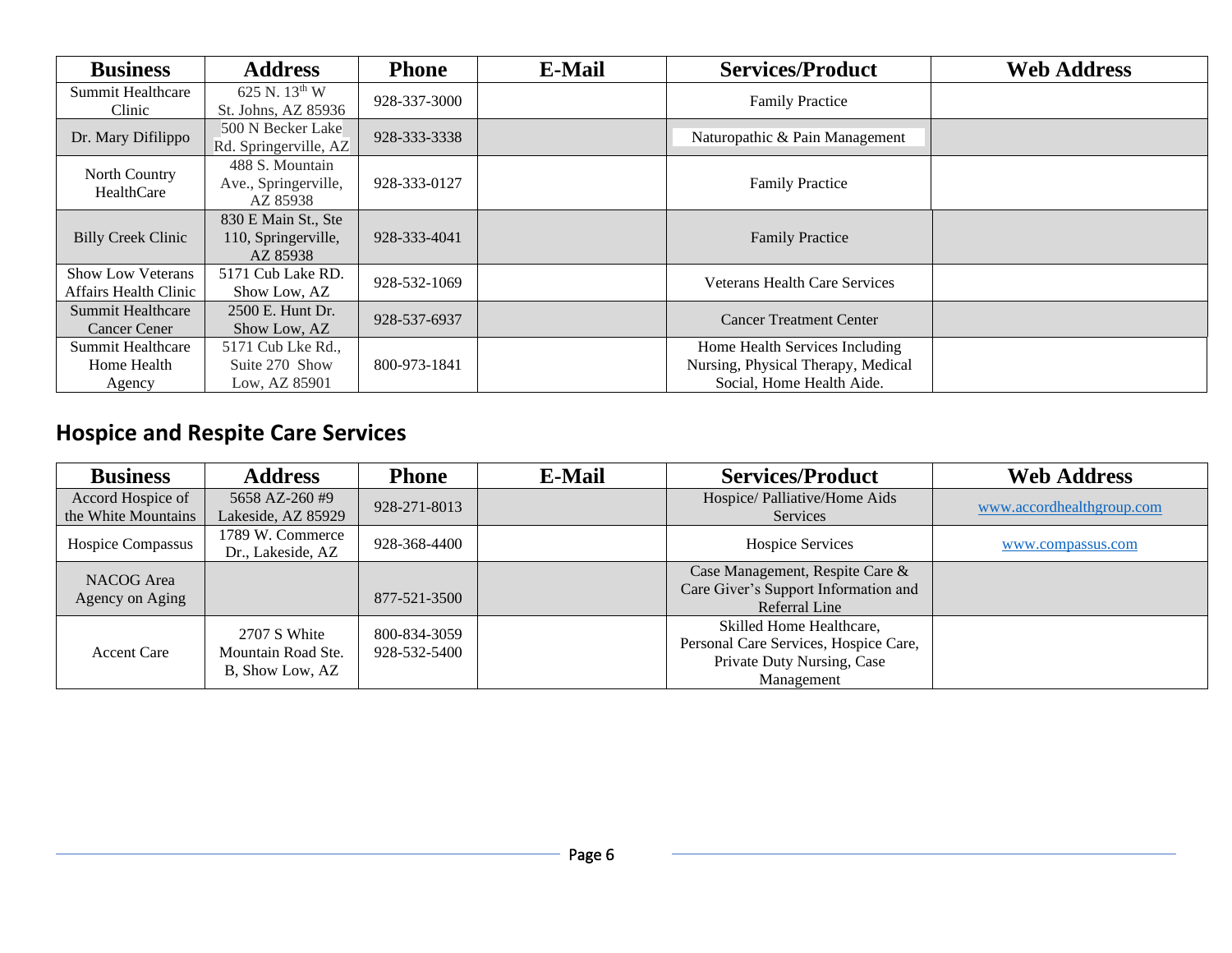#### **Optometrists**

| <b>Business</b>                 | <b>Address</b>                  | Phone        | <b>E-Mail</b> | <b>Services/Product</b>                                                                                                                                                                                         | <b>Web Address</b>                |
|---------------------------------|---------------------------------|--------------|---------------|-----------------------------------------------------------------------------------------------------------------------------------------------------------------------------------------------------------------|-----------------------------------|
| White Mountain Eye<br>Institute | 39 E 1st St, Eagar,<br>AZ 85925 | 928-333-4396 |               | Total Eye Care. Participates with<br>EyeMed, AZ AHCCCS plans – Health<br>Choice AZ, Health Choice Generations,<br>United Health Care/Sight Care, Tricare,<br>Blue Cross/Blue Shield and many<br><b>l</b> others | www.whitemountaineveinstitute.com |

# **Dentists**

| <b>Business</b>              | <b>Address</b>                                        | <b>Phone</b> | <b>E-Mail</b> | <b>Services/Product</b> | <b>Web Address</b> |
|------------------------------|-------------------------------------------------------|--------------|---------------|-------------------------|--------------------|
| Stephen Palmer,<br>DDS.      | 74 N Main St. Ste.#9,<br>Eagar, AZ 85925              | 928-333-2345 |               | <b>Family Dentistry</b> |                    |
| Randolph Platt,<br>DDS.      | 100 N. 13 <sup>th</sup> St. W, St.<br>Johns, AZ 85937 | 928-337-2522 |               | <b>Family Dentistry</b> |                    |
| Joseph Tenney,<br><b>DDS</b> | 133 W Central Ave.,<br>Eagar, AZ 85925                | 928-333-4121 |               | <b>Family Dentistry</b> |                    |

#### **Audiologists**

| <b>Business</b>                           | <b>Address</b>                                      | Phone        | E-Mail                | <b>Services/Product</b>    | <b>Web Address</b>   |
|-------------------------------------------|-----------------------------------------------------|--------------|-----------------------|----------------------------|----------------------|
| Audiology, Inc.                           | 2600 S. Whit<br>Mountain Rd., Show<br>Low, AZ 85901 | 928-537-3456 | info@audiologyinc.net | Hearing & Balance services | www.audiologyinc.net |
| White Mountain<br><b>Hearing Services</b> | 5658 AZ-260<br>Pinetop-Lakeside,<br>AZ              | 928-537-7373 |                       | Audiology, Hearing Aids    |                      |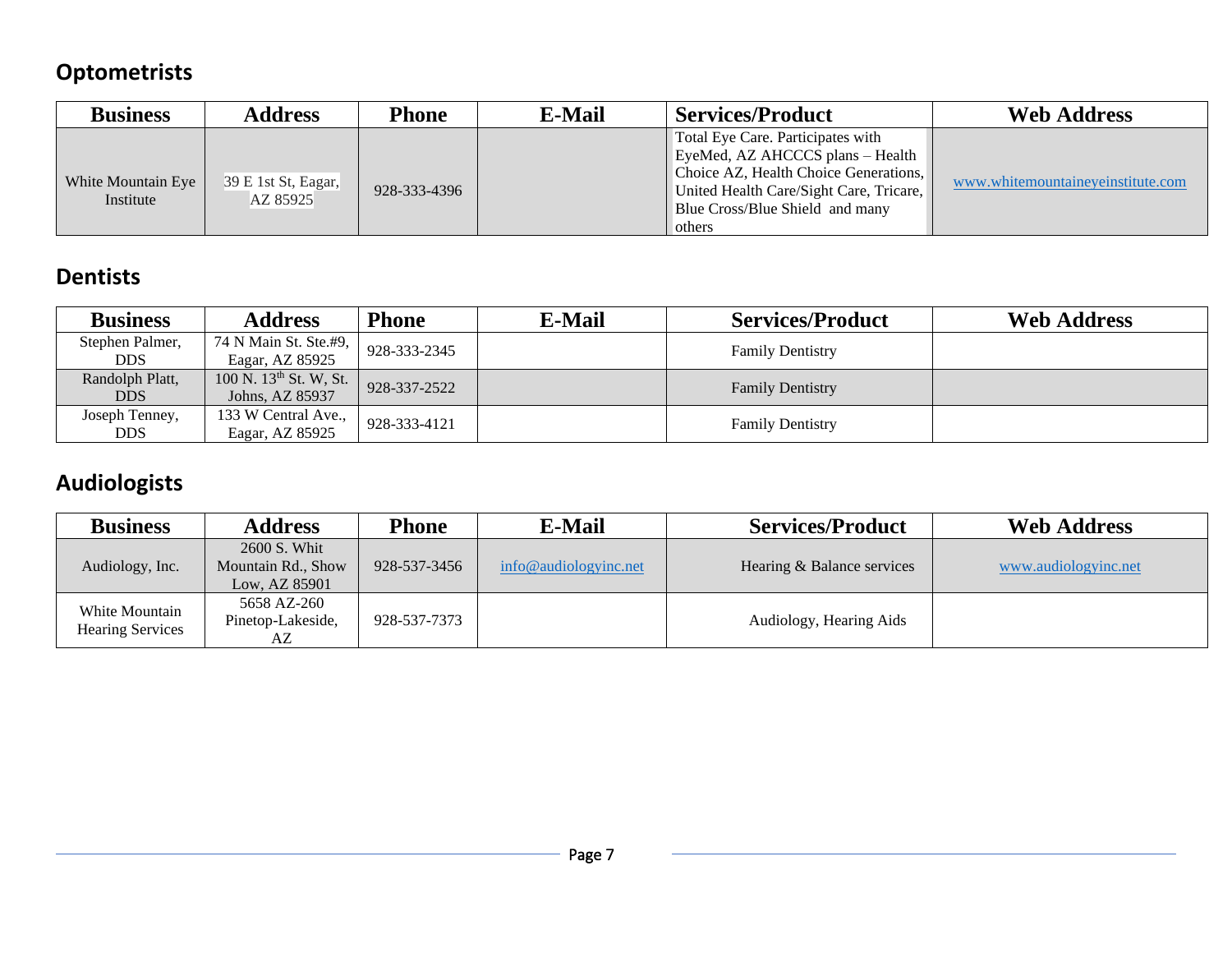# **Physical Therapy**

| <b>Business</b>                                                  | <b>Address</b>                                    | Phone        | E-Mail | <b>Services/Product</b> | <b>Web Address</b> |
|------------------------------------------------------------------|---------------------------------------------------|--------------|--------|-------------------------|--------------------|
| White Mountain<br>Regional Medical<br>Center Physical<br>Therapy | 118 S. Mountain Ave<br>Springerville, AZ<br>85938 | 928-333-7176 |        | Physical Therapy        | www.wmrmc.com      |
| <b>Black Ridge</b><br>Physical Therapy                           | 80 S. 13 <sup>th</sup> W<br>St. Johns, AZ 85936   | 928-337-3020 |        | Physical Therapy        |                    |

# **Chiropractic Services**

| <b>Business</b>        | <b>Address</b>                                              | <b>Phone</b> | E-Mail | <b>Services/Product</b>                | <b>Web Address</b> |
|------------------------|-------------------------------------------------------------|--------------|--------|----------------------------------------|--------------------|
| Michael Snyder, DC     | 830 E. Main St.<br>Unit #130,<br>Springerville, AZ<br>85938 | 928-333-2558 |        | Chiropractic Services &<br>Acupuncture |                    |
| Winslow McNeill,<br>DC | 118 S. Mountain<br>Ave., Springerville,<br>AZ 85938         | 928-333-7176 |        | <b>Chiropractic Services</b>           |                    |
| Ryan Brewer, DC        | 1200 W. Cleveland<br>St., St. Johns, AZ<br>85936            | 928-337-3125 |        | <b>Chiropractic Services</b>           |                    |

#### **Veterinarians**

| <b>Business</b>                         | Address                            | <b>Phone</b> | <b>E-Mail</b> | <b>Services/Product</b> | <b>Web Address</b> |
|-----------------------------------------|------------------------------------|--------------|---------------|-------------------------|--------------------|
| Round Valley<br>Community Vet<br>Clinic | 367 N. Main St.<br>Eagar, AZ 85925 | 928-333-3785 |               | Veterinarian Services   |                    |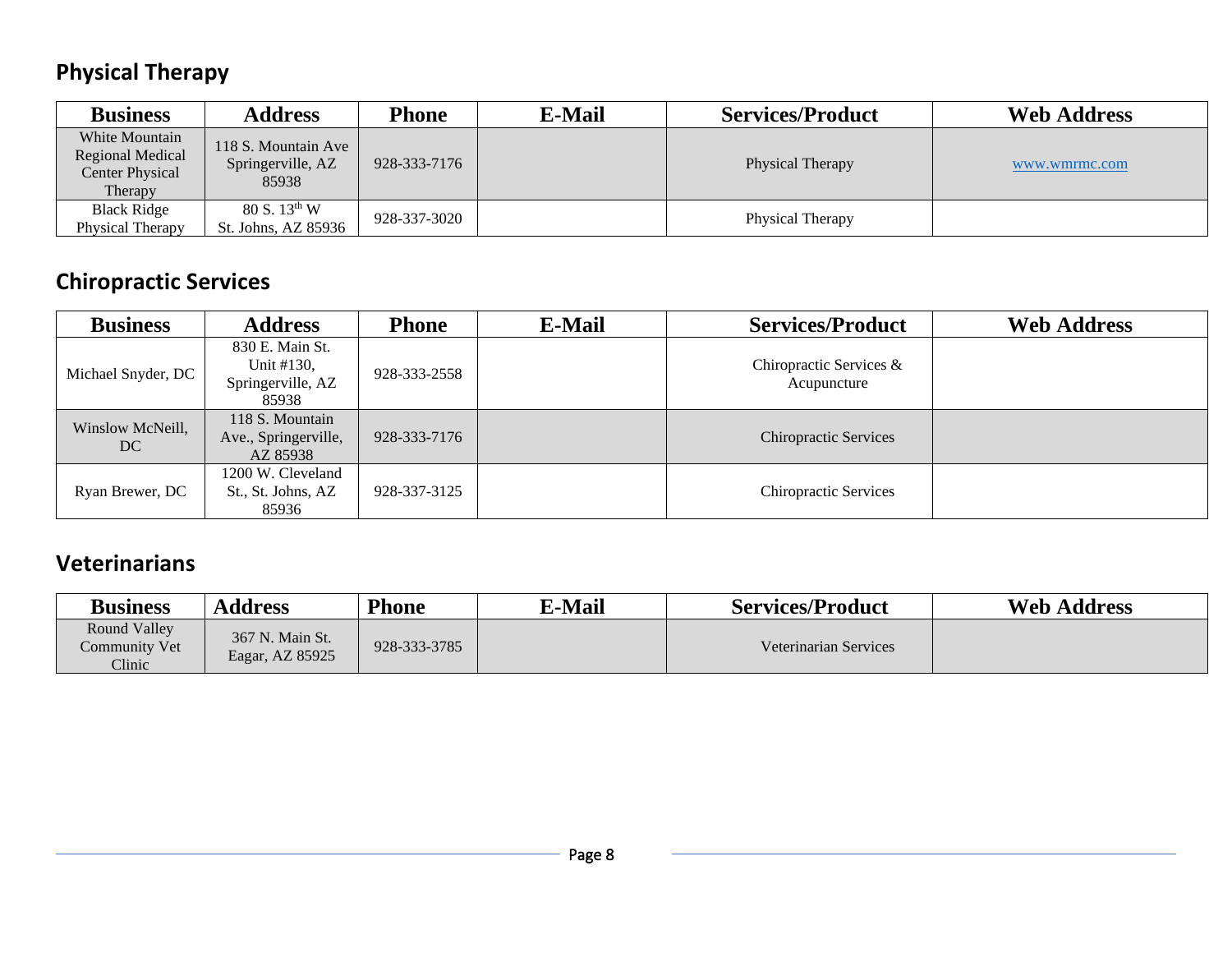#### **Transportation Services – Medical**

| <b>Business</b>                           | <b>Address</b>                              | <b>Phone</b>                                                     | <b>E-Mail</b> | <b>Services/Product</b>                                                                                                            | <b>Web Address</b>     |
|-------------------------------------------|---------------------------------------------|------------------------------------------------------------------|---------------|------------------------------------------------------------------------------------------------------------------------------------|------------------------|
| White Mountain<br>Ambulance               | 12 S Hamblin St.<br>Eagar, AZ 85925         | 928-333-4202<br>non-emergency<br>call " $911$ " for<br>emergency |               | <b>Ambulance Service</b>                                                                                                           |                        |
| St. Johns<br>Ambulance                    | 375 S. Washington St<br>St. Johns, AZ 85936 | 928-337-3070<br>non-emergency<br>Call " $911$ " for<br>emergency |               | <b>Ambulance Service</b>                                                                                                           |                        |
| Non-Emergency<br><b>Medical Transport</b> |                                             | 888-788-4408                                                     |               | Non-emergency Medical<br>Transportation for AHCCCS Health<br><b>Plans</b>                                                          |                        |
| Angel MedFlight                           |                                             | 855-934-1733                                                     |               | 24/7 Non-emergency Air Ambulance<br>Services Transferring Critically Ill or<br><b>Injured Patients Needing Specialized</b><br>Care | www.angelmedflight.com |
| Medicare Trans LLC                        |                                             | 888-888-0107                                                     |               | Non-emergency Transportation for<br><b>Medical Appointments</b>                                                                    | www.medicaretrans.com  |

#### **Transportation Services – Non-Medical**

| <b>Business</b>    | <b>Address</b>    | Phone        | <b>E-Mail</b>               | <b>Services/Product</b>                          | <b>Web Address</b> |
|--------------------|-------------------|--------------|-----------------------------|--------------------------------------------------|--------------------|
| Town of            | 356 S Papago St   |              |                             | <b>Transportation for Seniors M-T</b>            |                    |
| Springerville,     | Springerville, AZ | 928-245-2528 | raguero@springervilleaz.gov | Transportation to Show Low $2^{nd}$ and $4^{th}$ |                    |
| Community Services | 85938             |              |                             | Friday of Every Month                            |                    |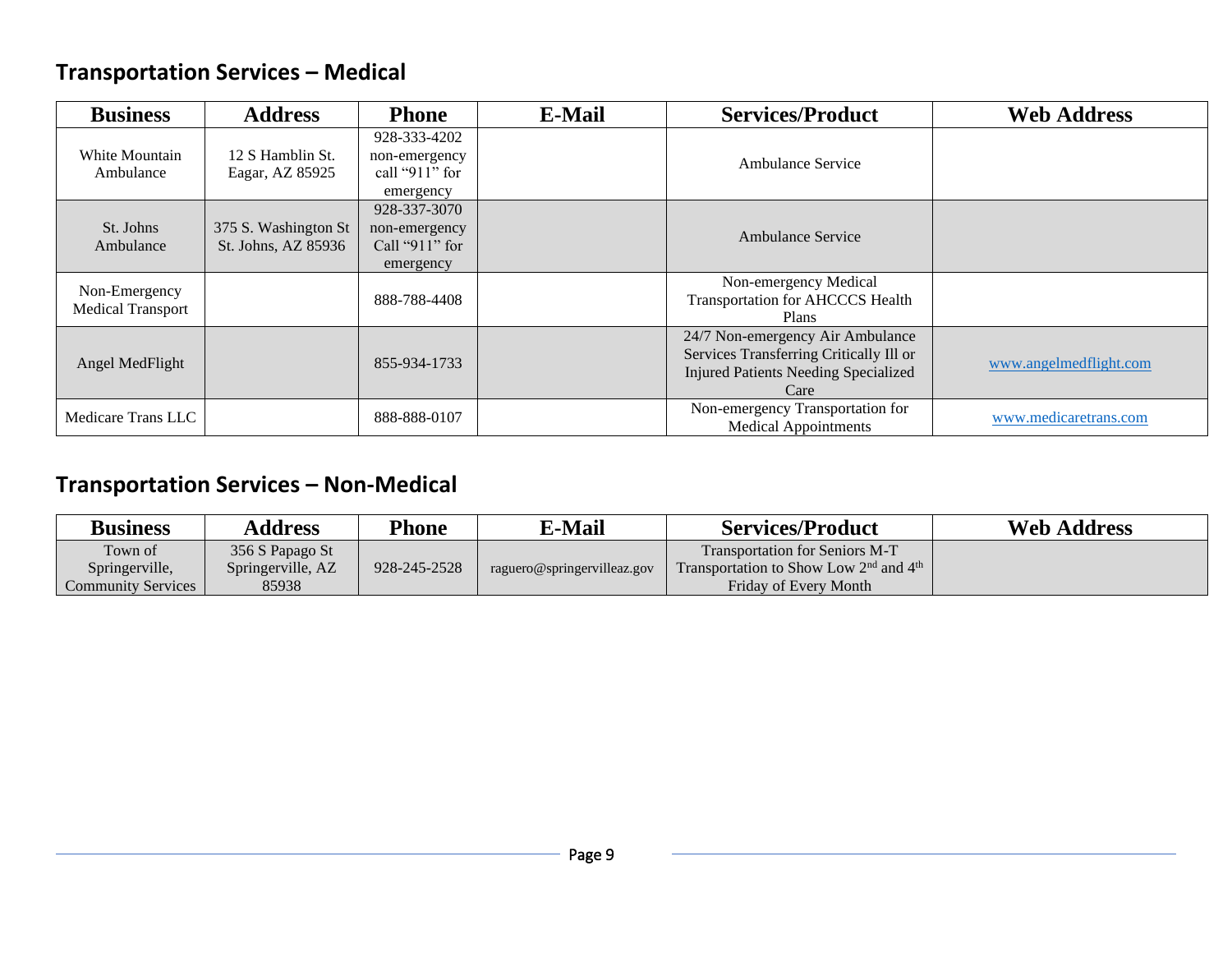#### **Aging Services**

| <b>Business</b>                                      | <b>Address</b>                                             | <b>Phone</b>                 | <b>E-Mail</b>               | <b>Services/Product</b>                                                                                                                                                                                                                           | <b>Web Address</b>      |
|------------------------------------------------------|------------------------------------------------------------|------------------------------|-----------------------------|---------------------------------------------------------------------------------------------------------------------------------------------------------------------------------------------------------------------------------------------------|-------------------------|
| Round Valley<br><b>Community Services</b><br>Center  | 356 S Papago St.<br>Springerville, AZ<br>85938             | 928-333-2516                 | raguero@springervilleaz.gov | Senior Meals, Socialization & Nutrition<br>Program, Transportation, Food Bank,<br><b>Blood Pressure Checks, Medicare</b><br>Assistance, Paid Work/Training<br>Program, Free Adult Diapers and<br>Adaptive Device Lending Library,<br>Garden Plots | www.springervilleaz.gov |
| St. Johns Senior<br>Center                           | 395 S 1 <sup>st</sup> West,<br>St. Johns, AZ 85936         | 928-337-2144                 |                             | Meals, Elderly Support & Programs                                                                                                                                                                                                                 |                         |
| <b>Beehive Assisted</b><br>Living Center             | 324 E $1st$ Street,<br>Eagar, AZ 85925                     | 928-333-0151                 |                             | Assisted Living for Elderly                                                                                                                                                                                                                       |                         |
| NACOG Area<br>Agency on Aging                        |                                                            | 877-521-3500                 |                             | Case Management, Respite Care &<br>Care Giver's Support Information and<br>Referral Line                                                                                                                                                          |                         |
| Ability 360.org                                      | 5025 E Washington,<br>Ste 200<br>Phoenix, AZ 85034         | 602-256-2245                 |                             | Resources & Advocacy for Home Care<br>& Caregivers; Adaptive Device<br>Lending (Canes, Walkers, Wheelhairs,<br>Shower Chairs, Beds, etc.)                                                                                                         | www.ability360.org      |
| Social Security<br>Benefits &<br><b>Disabilities</b> | 2500 E Cooley<br>Street, Ste 407,<br>Show Low, AZ<br>85901 | 800-772-1213<br>928-537-0612 |                             | Hours: M-T-Th-F-9am-a2pm<br>Helps w/Disability, Social Security,<br>Support, Claims, etc.                                                                                                                                                         |                         |

#### **Veterans Services**

| <b>Business</b>                                         | <b>Address</b>                       | <b>Phone</b>                 | E-Mail | <b>Services/Product</b>                                                                                                                          | <b>Web Address</b> |
|---------------------------------------------------------|--------------------------------------|------------------------------|--------|--------------------------------------------------------------------------------------------------------------------------------------------------|--------------------|
| American Legion                                         | 825 E Main St.<br>Springerville, AZ  | 928-333-5897                 |        | Veterans Organization                                                                                                                            |                    |
| VFW Post 8987                                           | 539 N. Main St.<br>Eagar, AZ 85925   | 928-333-4634                 |        | Veterans Affairs Department                                                                                                                      |                    |
| Arizona Department<br>of Veteran's<br>Services (AZ DVS) | 3839 N. 3rd St.<br>Phoenix, AZ 85012 | 602-255-3373<br>866-429-8387 |        | Helping Veterans to Connect with their<br>VA Benefits. Provide Short & Llong-<br>term Care in Veterans Skilled Nursing<br><b>Care Facilities</b> | www.dvs.az.gov     |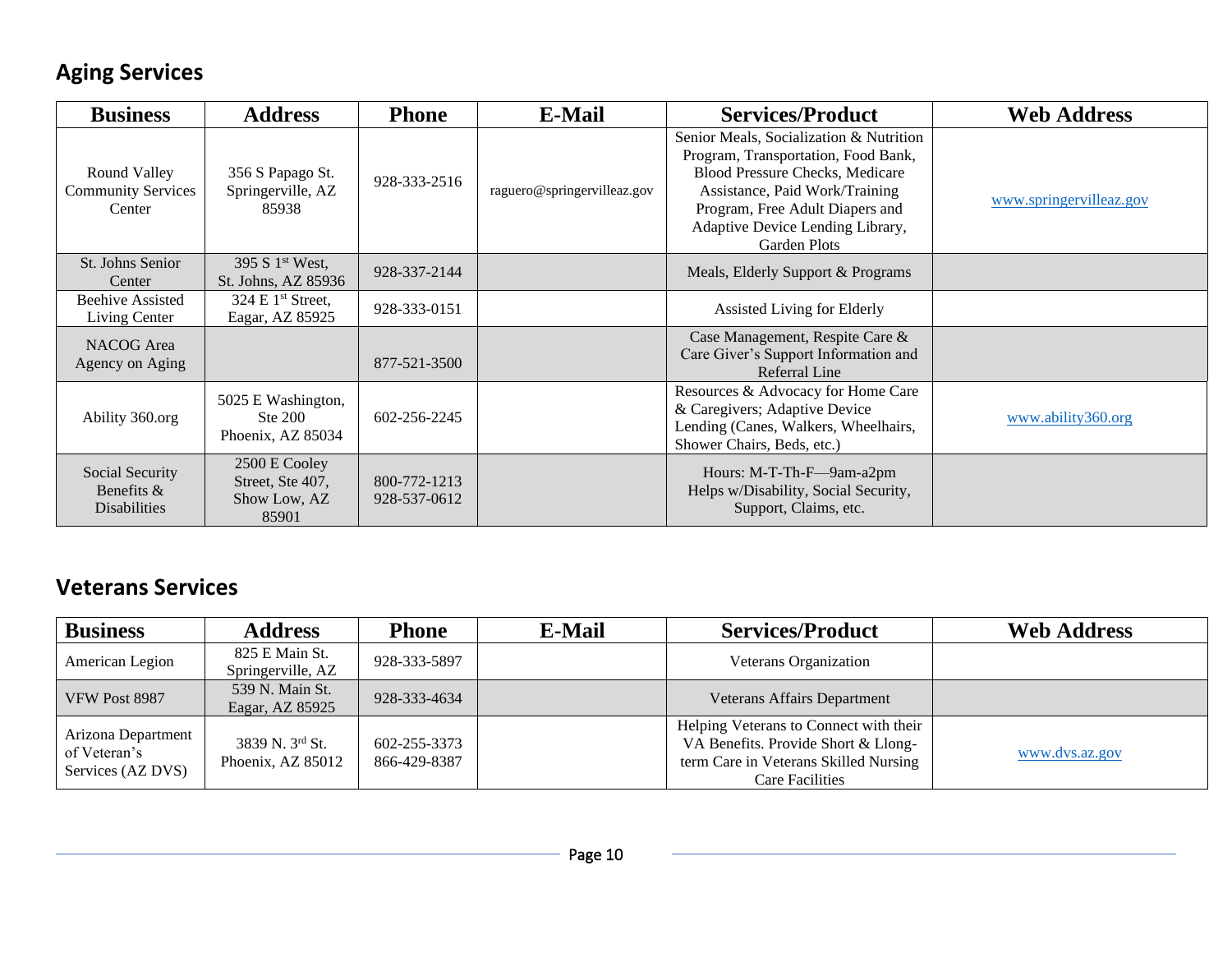| Beconnected                                              |                                            | 866-429-8387                   | Connecting Arizona Service Members,<br>Veterans, Families & Helpers to<br><b>Information and Support Services</b> | www.beconnectedaz.org    |
|----------------------------------------------------------|--------------------------------------------|--------------------------------|-------------------------------------------------------------------------------------------------------------------|--------------------------|
| Veterans Suicide<br>Prevention                           | Text "HELP" to<br>838255 on your cell      | 800-273-8255<br><b>HOTLINE</b> | Suicide Prevention                                                                                                | www.yeteranscrisilie.net |
| <b>Show Low Veterans</b><br><b>Affairs Health Clinic</b> | 5171 Cub Lake RD.<br>Show Low, AZ<br>85901 | 928-532-1069                   | <b>Veterans Health Care Services</b>                                                                              |                          |

# **Self-Help**

| <b>Business</b>                       | <b>Address</b>                                                                                 | <b>Phone</b>                  | <b>E-Mail</b>          | <b>Services/Product</b>                       | <b>Web Address</b> |
|---------------------------------------|------------------------------------------------------------------------------------------------|-------------------------------|------------------------|-----------------------------------------------|--------------------|
| <b>FLAB-U-LESS</b><br>(Walking Class) | Round Valley High<br>School Dome                                                               | Irene Sanchez<br>928-333-6429 |                        | Every Tuesday & Thursday                      |                    |
| <b>Matter of Balance</b><br>Class     |                                                                                                |                               |                        | Gain or Regain Balance,<br>(Prohibit Falling) |                    |
| <b>Grief Support Class</b>            | Udall Room @<br>Town of<br>Springerville Town<br>Hall                                          |                               |                        | Every Wednesday 2-4 PM                        |                    |
| Diabetes Workshop                     | North Country<br><b>Community Health</b><br>Center 488 S<br>Mountain Ave.<br>Springerville, AZ | 928-333-0127                  |                        | First Thursday or Each Month<br>$3-5$ PM      |                    |
| <b>Gardening Classes</b><br>$&$ Club  |                                                                                                | Teresa Becker<br>928-245-1615 | beckerteresa@gmail.com | Twice per year                                |                    |

# **Disabled and Special Needs**

| <b>Business</b>     | <b>Address</b>    | <b>Phone</b> | <b>E-Mail</b> | <b>Services/Product</b>           | <b>Web Address</b> |
|---------------------|-------------------|--------------|---------------|-----------------------------------|--------------------|
| Aires Inc.          | 748 W. School Bus | 928-333-0247 |               | Developmentally Delayed Day       |                    |
|                     | Eagar, AZ 85925   |              |               | Program                           |                    |
| Children's          | Flagstaff         | 800-232-1018 |               |                                   |                    |
| Rehabilitative      |                   | 800-392-2222 |               |                                   |                    |
| Services (CRS)      | Phoenix           |              |               |                                   |                    |
| Developmental       |                   |              |               | Helping Children & Adults with    |                    |
| <b>Disabilities</b> |                   | 928-333-5784 |               | Medically Diagnosed, Physical and | https://des.az.gov |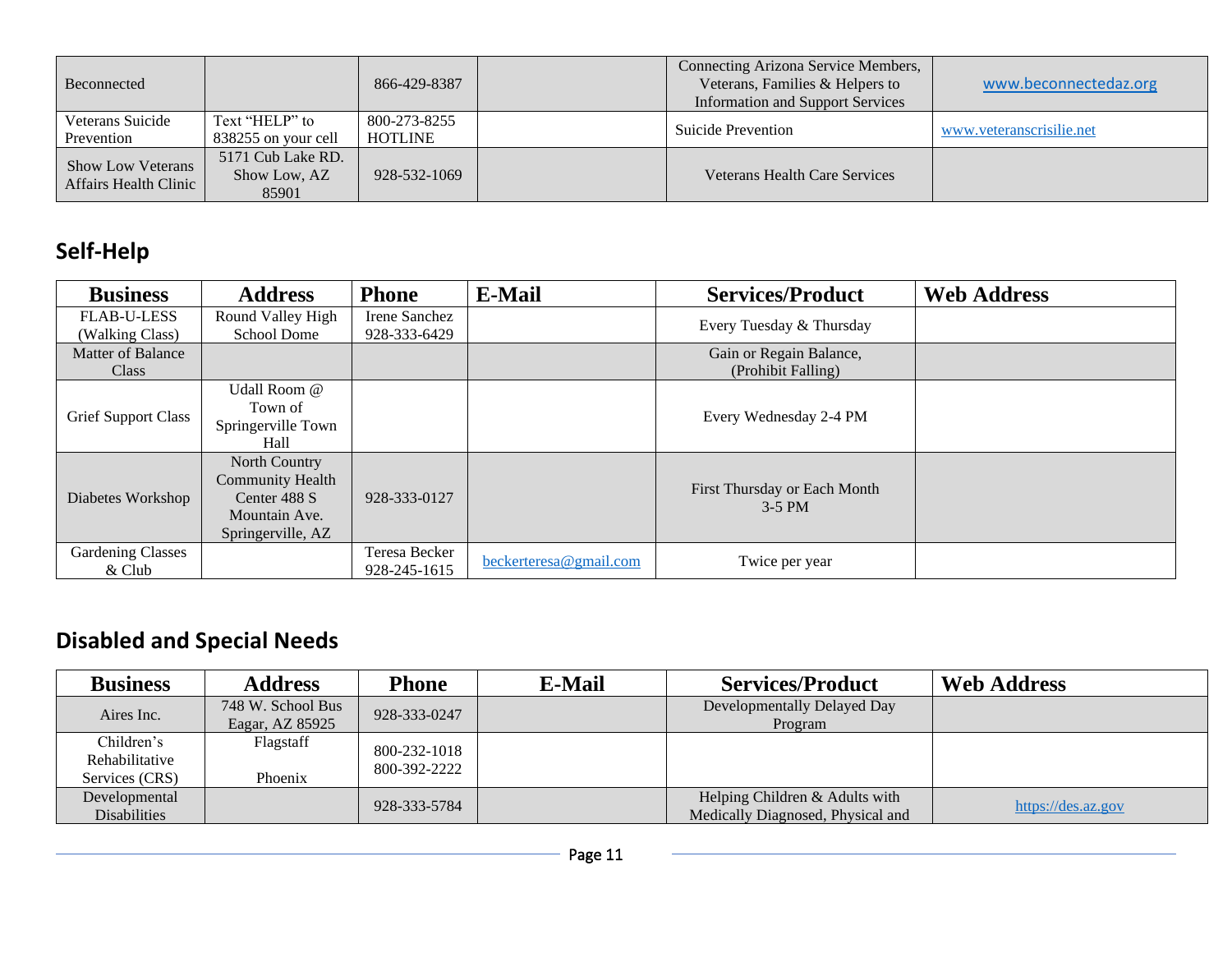|                                                   |                                                        |              |                           | Cognitive Disabilities to Become<br>Independent                                                                                |                            |
|---------------------------------------------------|--------------------------------------------------------|--------------|---------------------------|--------------------------------------------------------------------------------------------------------------------------------|----------------------------|
| Hummingbird Early<br>Intervention<br>Services     | PO Box 107,<br>Nutrioso, AZ 85932                      | 928-339-4465 |                           | Birth to 3-year Old, Newborn Intensive<br>Care & Developmentally Delays and<br>Support                                         |                            |
| Northland Therapy<br>Services (AZEIP<br>Referral) | 1294 Fawn Brook<br>Road, Show Low, AZ<br>85901         | 928-532-1532 |                           | Birth to 3-year Old, Early Intervention<br>& Developmental Support<br>Healthy Family Program & Job<br><b>Placement Support</b> | www.northlandtherapy.com   |
| Raising Special Kids                              | 5025 E Washington<br>St. Ste 102, Phoenix,<br>AZ 85034 | 800-237-3007 |                           | Birth to-26-years old, For all Special<br>Needs Children & Adults                                                              | www.raisingspecialkids.org |
| <b>Reeves Foundation</b>                          | 374 N. Main St.<br>Eagar, AZ 85925                     | 888-416-3549 | info@reevesfoundation.com | Adult Day Care Center for the Disabled                                                                                         | www.reevesfoundation.com   |
| Raising Special Kids                              | 5025 E Washington<br>St. Ste 102, Phoenix,<br>AZ 85034 | 800-237-3007 |                           | Birth to-26-years old, For all Special<br>Needs Children & Adults                                                              |                            |

#### **Home Health Care Services**

| <b>Business</b>    | <b>Address</b>                                        | <b>Phone</b> | E-Mail | <b>Services/Product</b>             | <b>Web Address</b> |
|--------------------|-------------------------------------------------------|--------------|--------|-------------------------------------|--------------------|
| Alpha Oxymed       | 674 E. White<br>Mountain Blvd.,<br>Pinetop, AZ 85935  | 928-367-7415 |        | Home Healthcare Products & Services |                    |
| Apria Healthcare   | 4451 W. White<br>Mountain Rd. Ste. 4,<br>Show Low, AZ | 928-537-7330 |        | Home Healthcare Products & Services |                    |
| Sentry Home Health | 5171 Cub Lake Rd.<br>Blg. B, Ste 290,<br>Show Low, AZ | 928-532-7719 |        | Home Healthcare Products & Services |                    |
| Preferred Homecare | 3051 S, White<br>Mountain Rd.,<br>Show Low, AZ        | 928-532-1088 |        | Home Healthcare Products & Services |                    |
| Lincare            | 145 N. White<br>Mountain Rd #C<br>Show Low, AZ        | 928-532-0066 |        | Home Healthcare Products & Services |                    |

÷,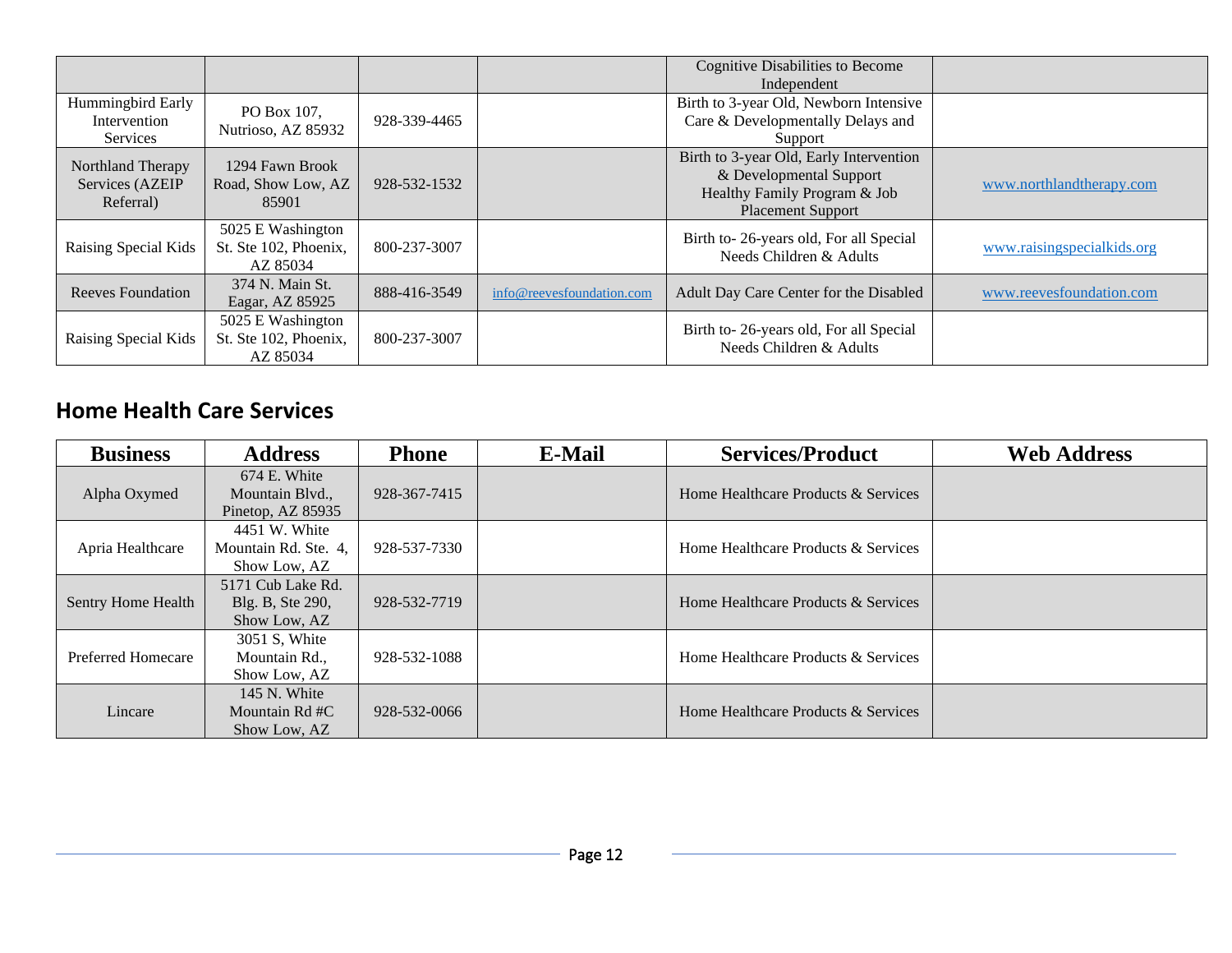#### **Pharmacies**

| <b>Business</b>                            | <b>Address</b>                                                | <b>Phone</b> | <b>E-Mail</b> | <b>Services/Product</b>                                                                               | <b>Web Address</b> |
|--------------------------------------------|---------------------------------------------------------------|--------------|---------------|-------------------------------------------------------------------------------------------------------|--------------------|
| <b>Green Hills Patient</b><br>Center, Inc. | 3191 S. White Mtn.<br>Rd., Ste. 1, Show<br>Low, AZ 85901      | 928-537-4888 |               | Medicinal Marijuana                                                                                   |                    |
| <b>KOMPO</b>                               | 600 S. Centennial<br>Blvd., Taylor, AZ<br>85939               | 928-536-5151 |               | Medicinal Marijuana                                                                                   |                    |
| <b>United Drug</b>                         | 1155 W Cleveland<br>St., St. Johns, AZ<br>85936               | 928-337-2229 |               | Prescription Filled, OTC                                                                              |                    |
| Walgreens                                  | 5160 S. White Mtn.<br>Rd., Show Low, AZ<br>85901              | 928-532-5502 |               | Prescription Filled, OTC                                                                              |                    |
| Western Drug &<br><b>General Store</b>     | 106 E. Main St.,<br>Springerville, AZ<br>85938                | 928-333-4321 |               | Prescriptions Filled, OTC,<br>Compounding                                                             |                    |
| Safeway Pharmacy                           | 900 Deuce of Clubs<br>Show Low, AZ<br>85901                   | 928-532-5659 |               | Prescriptions Filled, OTC                                                                             |                    |
| White Mountain<br>Pharmacy                 | 4461 S. White<br>Mountain Rd. Ste D2<br>Show Low, AZ<br>85901 | 928-537-8555 |               | Prescriptions Filled,<br>Specializes in Compounding,<br>Immunizations & Medication<br>Synchronization |                    |
| <b>CVS Drug Store</b>                      | 60 E. Deuce of Clubs<br>Show Low, AZ<br>85901                 | 928-532-3200 |               | Prescriptions Filled, OTC                                                                             |                    |
| <b>Walmart Pharmacy</b>                    | 5401 S. White<br>Mountain Rd.                                 | 928-537-3010 |               | Prescriptions Filled, OTC                                                                             |                    |

#### **Financial Assistance Services**

| <b>Business</b>                                   | <b>Address</b>                                    | Phone                                        | <b>E-Mail</b> | <b>Services/Product</b>                                              | <b>Web Address</b> |
|---------------------------------------------------|---------------------------------------------------|----------------------------------------------|---------------|----------------------------------------------------------------------|--------------------|
| <b>AHCCCS North</b><br><b>Country Health Care</b> | 488 S. Mountain Ave<br>Springerville, AZ<br>85938 | 928-333-0127                                 |               | Health Insurance Assistance $\&$<br>Affordable Health Care Insurance |                    |
| <b>AZ DES</b>                                     | 74 N. Main St Eagar,<br>AZ 85925                  | 928-333-4260<br>928-333-3161<br>928-337-2113 |               | Cash Subsidy, Food Stamps &<br>Unemployment                          |                    |

 $\overline{\phantom{0}}$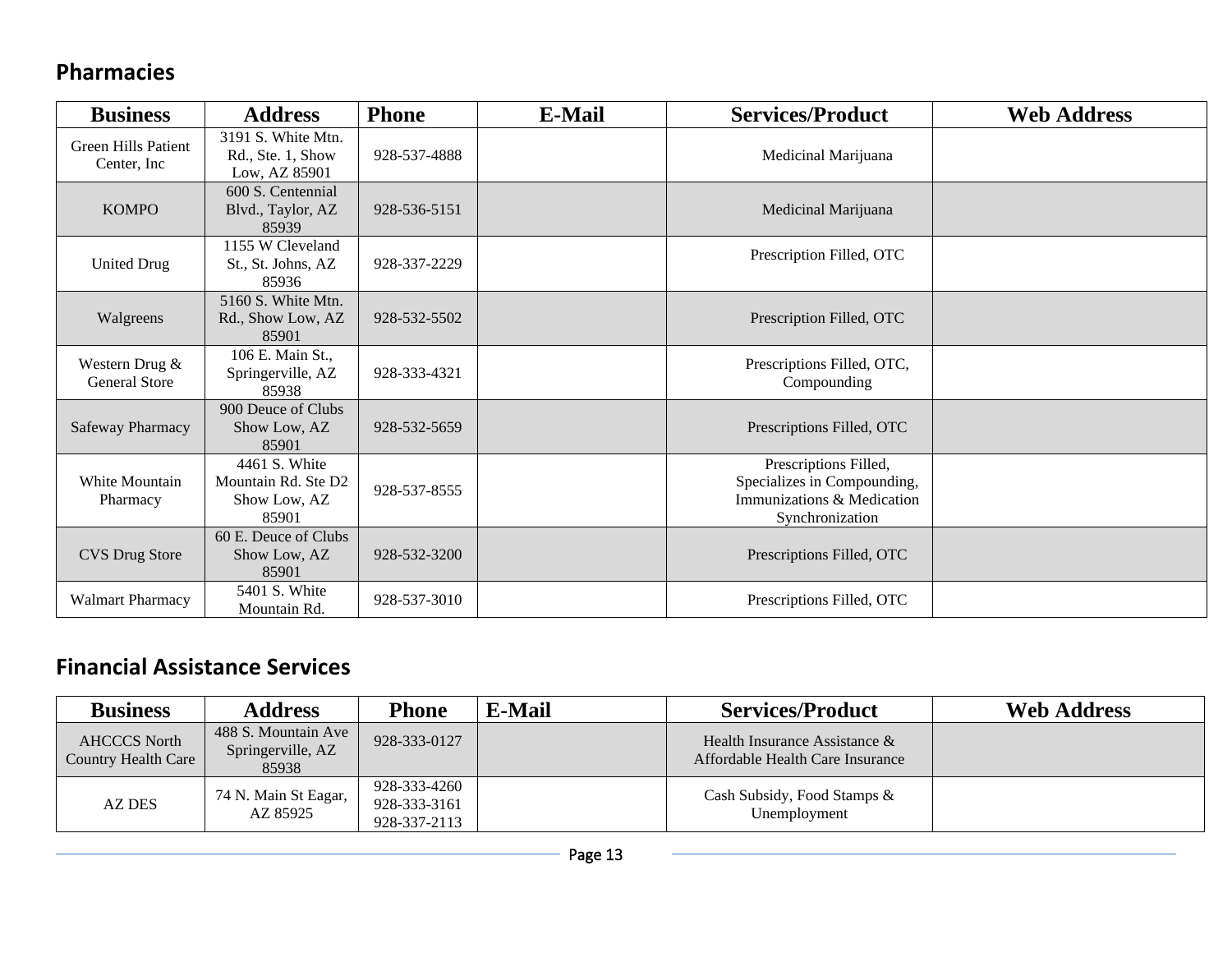| <b>Community Services</b><br>Center for Round<br>Valley and<br>surrounding areas | 356 S. Papago St<br>Springerville, AZ<br>85938  | 928-333-2516                                 | lwilkins@springervilleaz.gov<br>raguero@springervilleaz.gov | Utility Payment Assistance, Food<br>Bank, Free Fire Wood,<br>Repair/Replacement of Major<br>Household Appliances, Food/Gasoline<br>Vouchers, Free Diapers, Blankets,<br>Hygiene Supplies & Referral for other<br>Low Income Assistance | www.springervilleaz.gov   |
|----------------------------------------------------------------------------------|-------------------------------------------------|----------------------------------------------|-------------------------------------------------------------|----------------------------------------------------------------------------------------------------------------------------------------------------------------------------------------------------------------------------------------|---------------------------|
| Springerville Lions<br>Club                                                      | PO Box 741,<br>Springerville, AZ<br>85938       | 928-551-4996                                 |                                                             | Provides Assistance with Eye Exams &<br>Eye Glasses for Round Valley, Alpine,<br>Nutrioso, Greer & Vernon                                                                                                                              |                           |
| Concho Valley<br>Lions Club                                                      | PO Box 457, Concho,<br>AZ 85924                 | 928-337-9992                                 |                                                             | Provides Assistance with eye exams<br>and eye glasses for Concho and St.<br>Johns                                                                                                                                                      |                           |
| <b>Eagar Police</b><br>Department                                                | 223 W. 2nd St.<br>Eagar, AZ 85925               | 928-333-4127                                 |                                                             | Gas for transients                                                                                                                                                                                                                     |                           |
| Legal aid services<br>Apache and Navaho<br>counties                              | 5658 Hwy 260 Ste 15<br>Lakeside, AZ85929        | 800-640-9465<br>800-658-7958<br>928-537-8383 |                                                             | Must be poverty level                                                                                                                                                                                                                  |                           |
| Old Concho<br>Community<br><b>Assistance Center</b><br>(OCCAC)                   | 35432 Hwy 180<br>Concho, AZ 85924               | 928-337-5047                                 |                                                             | Food commodities, thrift store, motel<br>vouchers, and utilities/utility deposits.<br>9am-2pm 1st & 3rd Weds<br>Senior boxes 2 <sup>nd</sup> Thursday<br>9am-2pm. Call first.                                                          |                           |
| <b>NACOG</b><br>Weatherization                                                   | Flagstaff                                       | 877-521-3500<br>928-774-3759                 |                                                             | Weatherization assistance                                                                                                                                                                                                              | www.nacog.org             |
| St. Peter's Catholic<br>Church                                                   | 215 E. Apache St.<br>Springerville, AZ<br>85938 | Apply in person                              |                                                             | Thrift store<br>Transient help                                                                                                                                                                                                         |                           |
| <b>Round Valley Cares</b>                                                        | 109 B Street,<br>Springerville, AZ              | 928-551-2705<br>928-333-2660                 | rvci2019@yahoo.com                                          | 2 <sup>nd</sup> and 4 <sup>th</sup> Thursdays, Food Bank,<br>Assist w/ Rent, Transients & Utilities                                                                                                                                    |                           |
| New Covenant<br><b>Church Community</b><br>Food Bank                             | 820 W. Cleveland St<br>St. Johns, AZ 85936      | 928-337-5047                                 |                                                             |                                                                                                                                                                                                                                        |                           |
| Arizona Helping<br>Hands                                                         | 3110 EE Thunderbird<br>Rd, Phoenix AZ           | 480-889-0604                                 |                                                             | Basic Needs for Foster Kids, Cribs,<br>Diaper Donations, Baby Clothing                                                                                                                                                                 | nenkin@azhelpinghands.org |
| <b>Round Valley Cares</b>                                                        |                                                 | 480-223-3564<br>928-333-2660                 |                                                             | Thursday 9AM-10AM<br>Financial                                                                                                                                                                                                         |                           |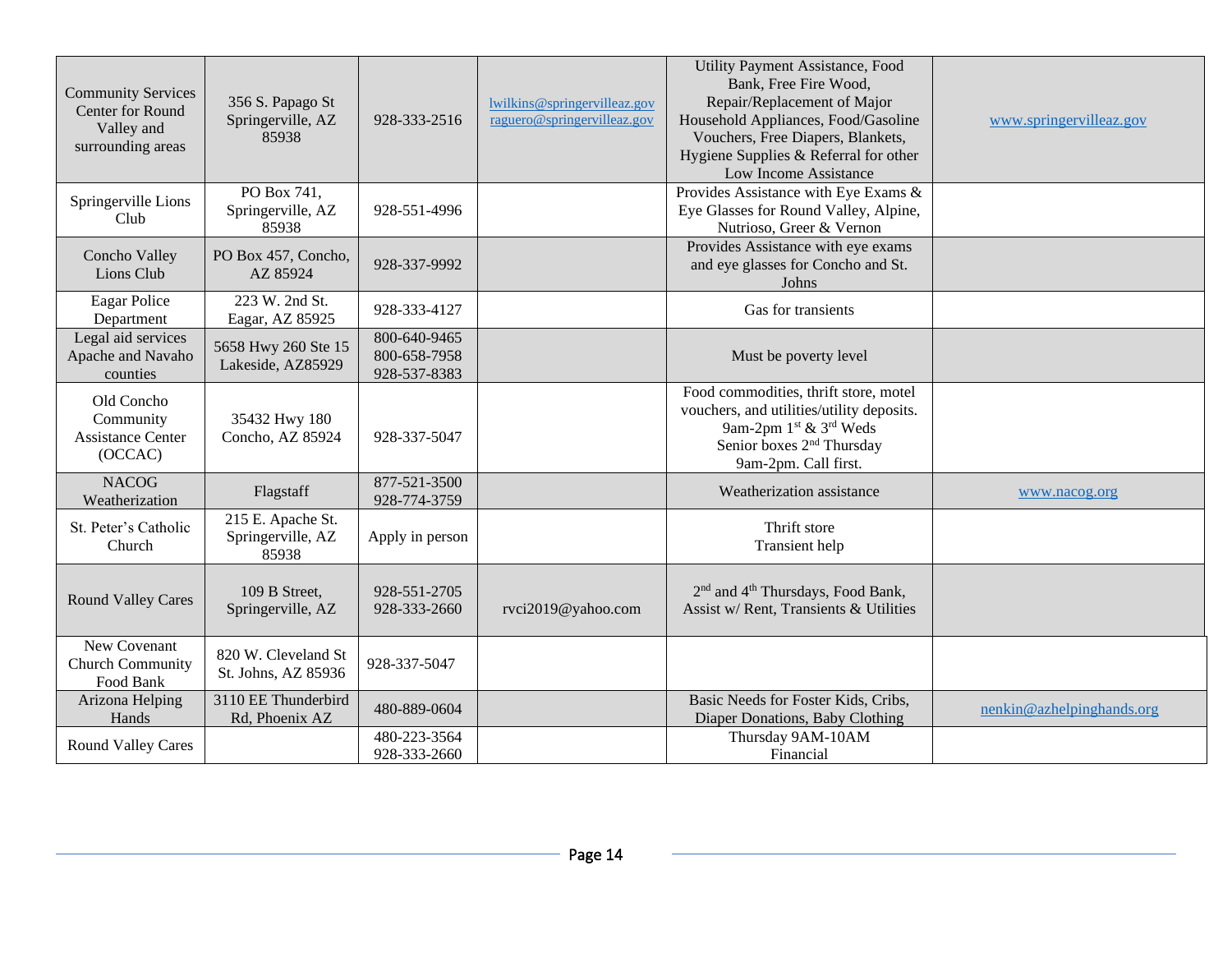# **Peer Support and Services Resources**

| <b>Business</b>                                          | <b>Address</b>                                                      | <b>Phone</b>                                                  | <b>E-Mail</b>          | <b>Services/Product</b>                                             | <b>Web Address</b> |
|----------------------------------------------------------|---------------------------------------------------------------------|---------------------------------------------------------------|------------------------|---------------------------------------------------------------------|--------------------|
| Al-Anon                                                  | Presbyterian Church<br>41 N Supai St.<br>Springerville, AZ<br>85938 | White<br>Mountain<br>Chapter 928-<br>537-7800<br>800-662-4357 |                        | 12-Step Peer Recovery for Family &<br>Friends<br>Wednesday- 5:30 PM | https://alanon.org |
| Alcoholic<br>Anonymous Hotline                           |                                                                     | 928-537-7800<br>800-662-4357                                  |                        | Mon-Sat 12-Noon-7 PM<br>Women Only-Thursday 5:30 PM                 |                    |
| <b>Narcotics</b><br>Anonymous<br>St. Johns Home<br>Group | 270 West First South<br>St. Johns, AZ 85936                         | Tyrell 928-245-<br>7781                                       |                        | $M-T-W$ 7 PM                                                        |                    |
| LDS Peer Group<br><b>Substance Addiction</b>             | LDS Church<br>150 N Aldrice Burk<br>Dr. Springerville, AZ<br>85938  |                                                               |                        | Thursday 7-8 PM                                                     |                    |
| <b>HIV</b> Hotline                                       |                                                                     | 800-448-0440                                                  |                        | Covers All of Arizona 1:00-4:00 PM                                  |                    |
| Tobacco Use<br>Prevention                                |                                                                     | 928-333-2415                                                  |                        |                                                                     |                    |
| Community<br>Recovery Resource<br>Center - CAREAZ        |                                                                     | Donna Hauser<br>928-245-6761                                  | donnahauser@careaz.com |                                                                     |                    |

# **Community Support Services**

| <b>Business</b>                                       | <b>Address</b>                                    | <b>Phone</b>                    | E-Mail                     | <b>Services/Product</b>                                                         | <b>Web Address</b>                |
|-------------------------------------------------------|---------------------------------------------------|---------------------------------|----------------------------|---------------------------------------------------------------------------------|-----------------------------------|
| Living Hope<br>Women's Center                         | 109 N C St.,<br>Springerville, AZ<br>85925        | 928-333-0597                    |                            | Non-Profit Faith Based Help for<br>Pregnant Women & Families                    | www.livinghopecenters.org/contact |
| Town of<br>Springerville<br><b>Community Services</b> | 356 S Papago St.<br>Springerville, AZ<br>85938    | 928-333-2516<br>ext: 224 or 227 | raguero@springrvilleaz.gov | Case Management, Respite Care &<br>Caregivers Support Information &<br>Referral | www.springervilleaz.gov           |
| <b>American Cancer</b><br>Society                     |                                                   | 800-227-2345                    |                            | Gas Voucher, Cancer Helpline,<br>Lodging/Transportation                         |                                   |
| Apache County<br><b>Adult Probation</b>               | 320 S Mountain Ave.<br>Springerville, AZ<br>85938 | 928-333-5569                    |                            | Wood for Seniors & Disabled                                                     |                                   |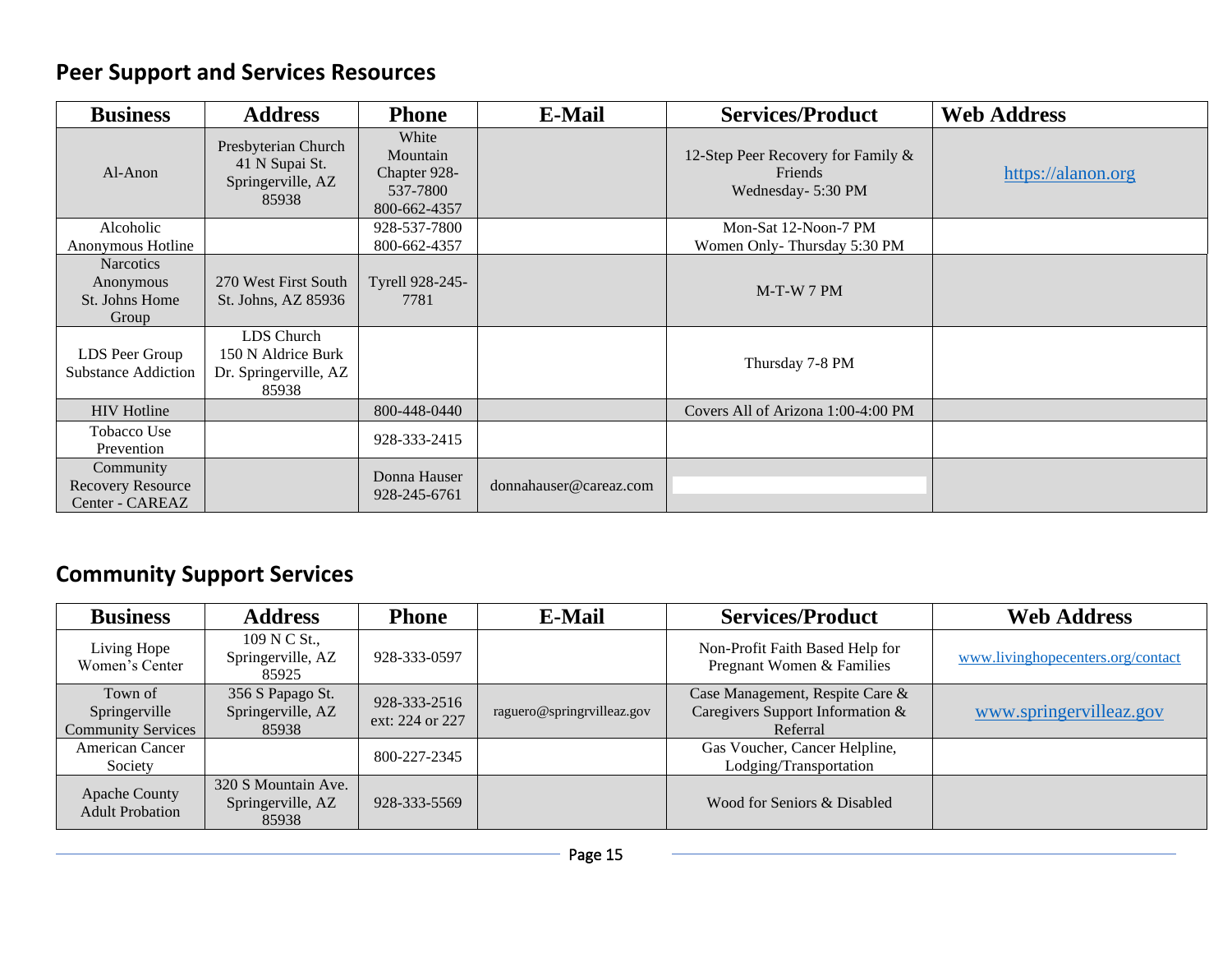| Arizona Smoker's<br>Help Line (ASH                            |                                                 | 800-556-6222                             |                                | Located in Tucson; Covers all of<br>Arizona Works on Phone Base, All                                                                               |                                      |
|---------------------------------------------------------------|-------------------------------------------------|------------------------------------------|--------------------------------|----------------------------------------------------------------------------------------------------------------------------------------------------|--------------------------------------|
| Line)<br>Boys & Girls Club                                    | 225W 2 <sup>nd</sup> Street,<br>Eagar, AZ 85925 | 928-333-7824                             |                                | Nicotine Products, Pamphlets, etc.<br>Safe Environment for After School<br>Activities                                                              |                                      |
| CASA (Court<br>Appointed Special<br>Advocate for<br>Children) | 75 W Cleveland, St.<br>Johns, AZ 85936          | 928-337-7550                             |                                | Court Advocate for Children                                                                                                                        |                                      |
| <b>Head Start</b>                                             | Springerville                                   | 928-245-1825<br>928-551-6696             |                                | Early Childhood Education                                                                                                                          |                                      |
| <b>Adult Protective</b><br><b>Services</b>                    |                                                 | 877-SOS-<br><b>ADULT</b><br>877-767-2385 |                                | To Report Physical or Sexual Abuse,<br>Medical Negligence in Adults 18-years<br>or Older, Who are Susceptible<br>(Physically or Mentally Impaired) | www.azdes.gov/reportadultabuse       |
| <b>American Red Cross</b><br><b>Disaster Services</b>         |                                                 | 928-367-2052<br>928-537-5297             |                                |                                                                                                                                                    |                                      |
| Child Protective<br>Services (CPS)<br>Referrals               |                                                 | 888-767-2445<br>928-337-4259             |                                | Striving to Protect the Rights of<br>Children in Arizona                                                                                           | https://dcs.az.gov/report-childabuse |
| Ronald McDonald<br>House                                      | 501 Roanoke,<br>Phoenix, AZ 85004               | 877-333-2978<br>602-264-2654             |                                | Housing for Families with Critically Ill<br>Children                                                                                               |                                      |
| Ronald McDonald<br>House                                      | 2155 Allen Road,<br>Tucson, AZ 85719            | 520-326-0060                             |                                | Housing for Families with Critically Ill<br>Children                                                                                               |                                      |
| Concho Can                                                    | PO Box 762. Concho,<br>AZ 85924                 | 928-337-9339                             | conchoconnection@gmail.<br>com | Bi-Weekly Newsletter, Events for the<br><b>Concho Community</b>                                                                                    | www.conchocan.org                    |
| White Mountain<br>Chamber of<br>Commerce                      | 7 West Main St.<br>Springerville, AZ<br>85938   | 928-333-2123                             |                                | <b>Information</b> on Local<br>Business/Tourism & Outdoor<br>Adventures                                                                            |                                      |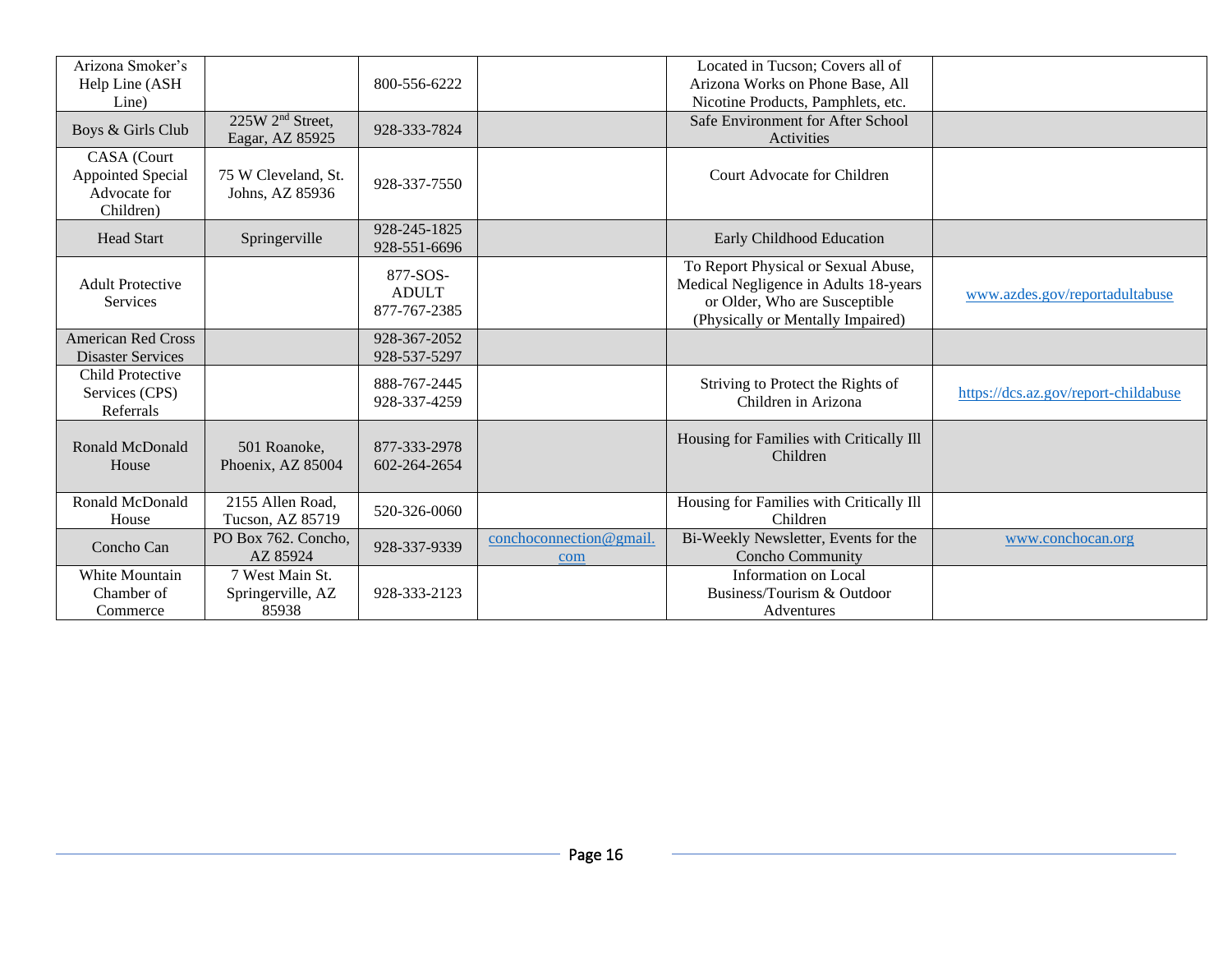# **Subsidized Housing**

| <b>Business</b>                             | <b>Address</b>                                 | <b>Phone</b> | <b>E-Mail</b>         | <b>Services/Product</b>                                      | <b>Web Address</b> |
|---------------------------------------------|------------------------------------------------|--------------|-----------------------|--------------------------------------------------------------|--------------------|
| <b>USDA</b> Rural<br>Housing<br>Development |                                                | 928-532-2270 |                       | Subsidized Home Buying,                                      |                    |
| <b>Winslow Housing</b><br>Authority         |                                                | 928-289-4617 |                       | Low Income Section 8 Housing                                 |                    |
| Attorney General's<br>Office                | 2005 N Central<br>Avenue, Phoenix, AZ<br>85004 | 800-352-8431 | Ag.inquiries@azag.gov | General information for housing,<br>stability in work & home |                    |
| Eagle Cove<br>Apartments                    | 1856 E Apache,<br>Eagar, AZ 85925              | 928-333-3938 |                       | Sec 8<br><b>Federal Limited Income</b>                       |                    |
| Elk Ridge<br>Apartments                     | 325 S Butler, Eagar,<br>AZ 85925               | 928-333-447  |                       | Sec <sub>8</sub><br><b>Federal Limited Income</b>            |                    |
| Lenwood<br>Apartments                       | 36 N Pima<br>Springerville, AZ<br>85938        | 928-333-5457 |                       | <b>USDA Subsidized Home Development</b>                      |                    |
| Villa Escudilla<br>Apartments               | 360 S Papago St.<br>Springerville, AZ<br>85938 | 928-333-5234 |                       | HUD Housing for Low Income Seniors<br>& Disabled             |                    |

#### **Libraries**

| <b>Business</b>                                 | <b>Address</b>                                   | <b>Phone</b> | <b>E-Mail</b> | <b>Services/Product</b>                                                                                                                                                                                               | <b>Web Address</b>                                                                                |
|-------------------------------------------------|--------------------------------------------------|--------------|---------------|-----------------------------------------------------------------------------------------------------------------------------------------------------------------------------------------------------------------------|---------------------------------------------------------------------------------------------------|
| Apache County<br>Public Library<br>Round Valley | 179 S Main St.<br>PO Box 1180<br>Eagar, AZ 85925 | 928-333-4694 |               | Hours: M-W-F-10 AM-5 PM<br>Tu-Th-10 AM-7 PM<br>Sat-10 $AM-2PM$<br>Reeves Foundation Story Hour &<br>Crafts-Mon 10-11 AM<br>Story Hour-Preschool Wed 10-11 AM<br>Book Discussion-Wed 5:30-7 PM<br>Tai Chi Wed 10-11-AM | www.apachecountylibraries.com<br>Click on Calendar for a Complete List<br>of Activities Available |
| St Johns Public<br>Library                      | 35 South 3rd West                                | 928-337-4405 |               | Hours: M-W-10AM-5PM<br>$Tu$ -Th-10AM-7PM<br>Sat-Closed<br>Aerobics M-W-Th 8-9 AM, Game<br>Nights Friday 3-5 PM                                                                                                        | www.apachecountylibraries.com<br>Click on Calendar for Complete List of<br>Activities Available.  |